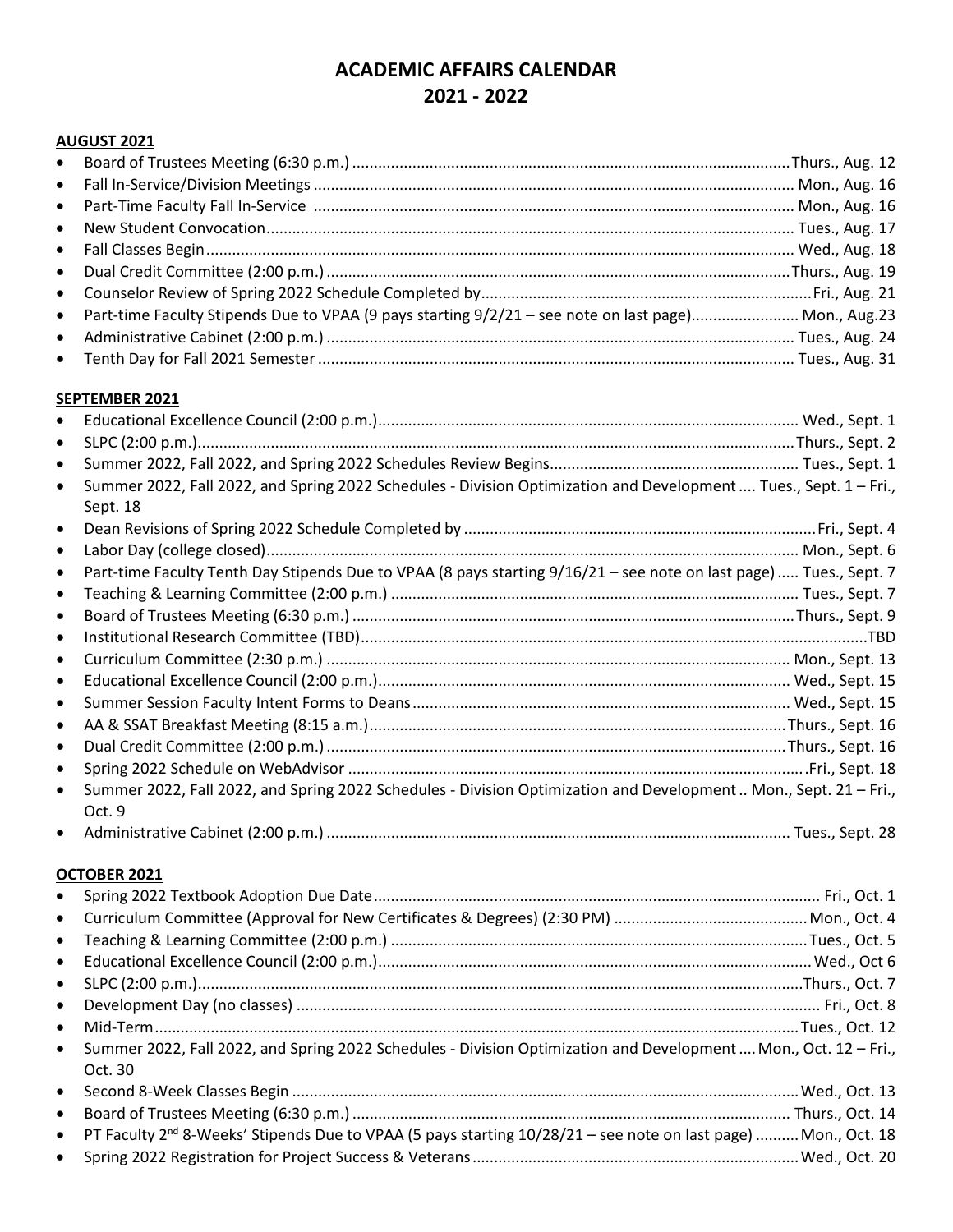## **OCTOBER 2021 (continued)**

## **NOVEMBER 2021**

| $\bullet$ |                                                                                                                  |  |
|-----------|------------------------------------------------------------------------------------------------------------------|--|
| $\bullet$ |                                                                                                                  |  |
| $\bullet$ |                                                                                                                  |  |
| $\bullet$ | Summer 2022, Fall 2022, and Spring 2022 Schedules - Division Optimization and Development  Mon., Nov. 2, - Fri., |  |
|           | Nov. 20                                                                                                          |  |
| $\bullet$ |                                                                                                                  |  |
| $\bullet$ |                                                                                                                  |  |
| $\bullet$ |                                                                                                                  |  |
| $\bullet$ |                                                                                                                  |  |
| $\bullet$ |                                                                                                                  |  |
| $\bullet$ |                                                                                                                  |  |
| $\bullet$ |                                                                                                                  |  |
| $\bullet$ |                                                                                                                  |  |
| $\bullet$ |                                                                                                                  |  |
| $\bullet$ |                                                                                                                  |  |
| $\bullet$ |                                                                                                                  |  |
| $\bullet$ |                                                                                                                  |  |

## DECEMBER 2021

| $\bullet$ |  |
|-----------|--|
|           |  |
|           |  |
| $\bullet$ |  |
|           |  |
| $\bullet$ |  |
|           |  |
|           |  |
|           |  |

### JANUARY 2022

| $\bullet$ |                                                                                                         |  |
|-----------|---------------------------------------------------------------------------------------------------------|--|
| $\bullet$ |                                                                                                         |  |
| $\bullet$ | Part-time Faculty Stipends Due to VPAA (10 pays starting 1/20/22 - see note on last page)  Mon., Jan 10 |  |
| $\bullet$ |                                                                                                         |  |
| $\bullet$ |                                                                                                         |  |
| $\bullet$ | Counselor Review of Summer, 2022, Fall 2022, and Spring 2022 Schedules Completed by Jan. 15             |  |
| $\bullet$ |                                                                                                         |  |
| $\bullet$ |                                                                                                         |  |
| $\bullet$ |                                                                                                         |  |
| $\bullet$ | Overload Stipends Due to VPAA (1-4 pays starting 2/3/22 - see note on last page)  Mon., Jan. 24         |  |
| $\bullet$ |                                                                                                         |  |
| $\bullet$ |                                                                                                         |  |
| $\bullet$ |                                                                                                         |  |
|           |                                                                                                         |  |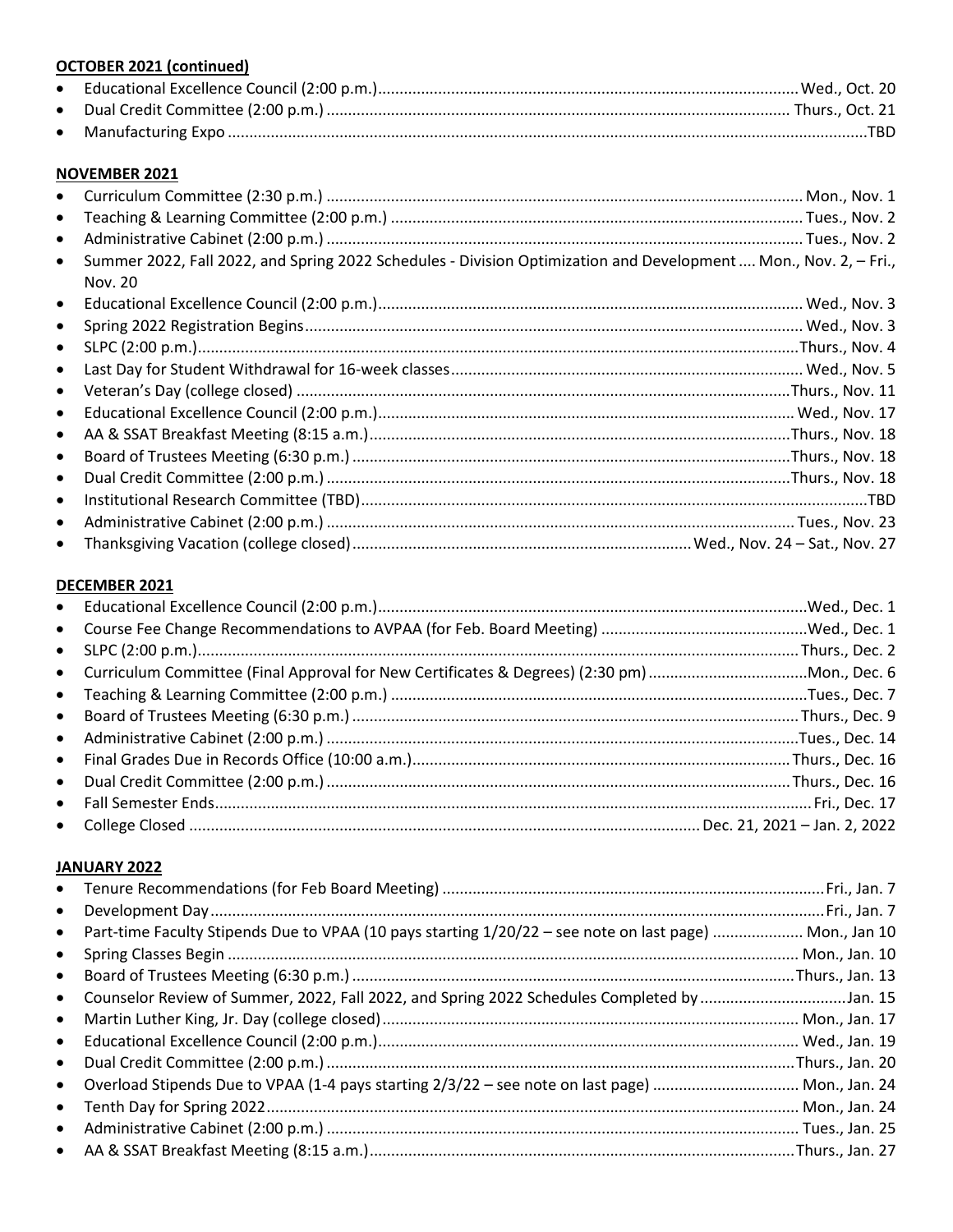## **JANUARY 2022 (continued)**

|  | Dean Revisions of Summer, 2022, Fall 2022, and Spring 2022 Schedules Completed byJan. 29 |  |  |
|--|------------------------------------------------------------------------------------------|--|--|
|--|------------------------------------------------------------------------------------------|--|--|

## FEBRUARY 2022

| $\bullet$ |  |
|-----------|--|
| $\bullet$ |  |
| $\bullet$ |  |
| $\bullet$ |  |
| $\bullet$ |  |
| $\bullet$ |  |
| $\bullet$ |  |
| $\bullet$ |  |
| $\bullet$ |  |
| $\bullet$ |  |
| $\bullet$ |  |
| $\bullet$ |  |
| $\bullet$ |  |
| $\bullet$ |  |

#### **MARCH 2022**

| $\bullet$ | Teaching & Learning Committee (2:00 p.m.) ………………………………………………………………………………………Tues., Mar. 1                       |  |
|-----------|----------------------------------------------------------------------------------------------------------------|--|
| $\bullet$ |                                                                                                                |  |
| $\bullet$ |                                                                                                                |  |
| $\bullet$ |                                                                                                                |  |
| $\bullet$ |                                                                                                                |  |
| $\bullet$ |                                                                                                                |  |
| $\bullet$ |                                                                                                                |  |
| $\bullet$ |                                                                                                                |  |
| $\bullet$ |                                                                                                                |  |
|           |                                                                                                                |  |
| $\bullet$ |                                                                                                                |  |
| $\bullet$ |                                                                                                                |  |
| $\bullet$ |                                                                                                                |  |
| $\bullet$ |                                                                                                                |  |
| $\bullet$ |                                                                                                                |  |
| $\bullet$ |                                                                                                                |  |
| $\bullet$ | 2 <sup>nd</sup> 8 Weeks' Stipends Due to VPAA (5 pays starting 3/31/22 - see note on last page)  Mon., Mar. 21 |  |
| $\bullet$ |                                                                                                                |  |
|           |                                                                                                                |  |

## **APRIL 2022**